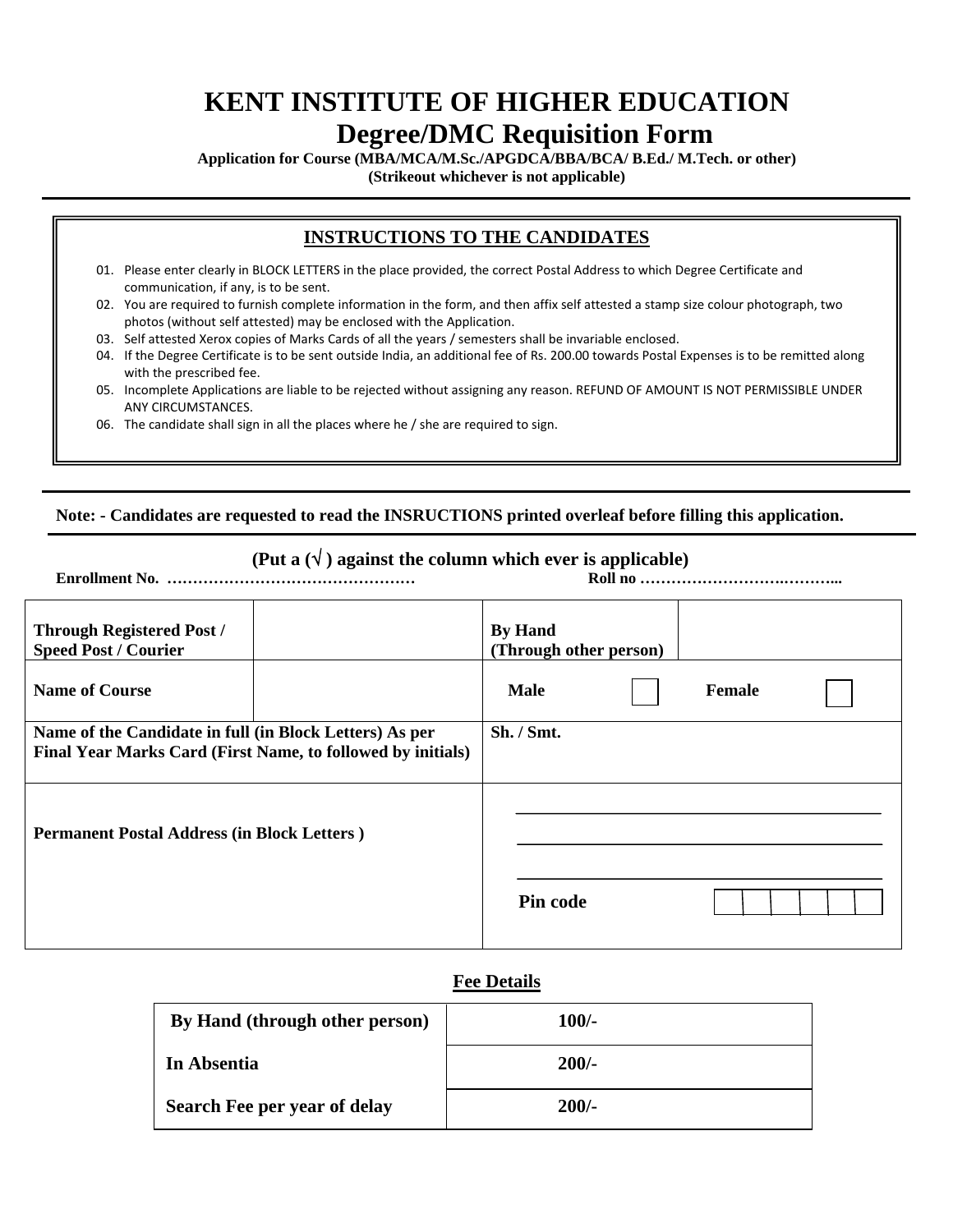### **NOTE: Please write your Challan / DD No. and date. Payment made be through DD / Chqeue / Cash will be in favor of "Kent Institute of Higher Education" Ghaziabad.**

|                   | Want to receive Degree/DMC through: In person / Regd. Post / Courier/ other |  |
|-------------------|-----------------------------------------------------------------------------|--|
| <b>Affix Self</b> |                                                                             |  |
| <b>Attested</b>   |                                                                             |  |
| Photograph        |                                                                             |  |

 **(Signature of the Candidate)** 

 **Please write below your communication postal address legibly.** 

| To,                                                                           |  | To,                     |       |                       |
|-------------------------------------------------------------------------------|--|-------------------------|-------|-----------------------|
|                                                                               |  |                         |       |                       |
|                                                                               |  |                         |       |                       |
|                                                                               |  |                         |       |                       |
| Pin Code                                                                      |  | Pin Code                |       |                       |
| <b>Details of final Year Examination Final Passed</b>                         |  | <b>Year Examination</b> |       | <b>Class obtained</b> |
| (Xeroxed copy of Final Year)<br><b>Class</b><br>Declared Marks Card should be |  |                         |       |                       |
| enclosed ) (Consolidated Marks Card<br>should not be enclosed)                |  | Reg. No.                | Month | Year                  |

#### **DECLARATION**

I hereby solemnly declare and promise that I shall, to the utmost of my capacity and opportunity, support the cause of morality and sound learning, and that, as far as in me lies, I shall uphold and advance the social order and the well being of my fellowmen.

I shall faithfully and carefully fulfill the duties of the profession to which I may be admitted by virtue of Degree, that I shall, on all occasions, maintain its purity and reputation and I shall never deviate from the straight path of their honorable exercise by making my knowledge subservient to unworthy ends.

Place : ……………………..

Date : ……………………... **Signature of the Candidate**